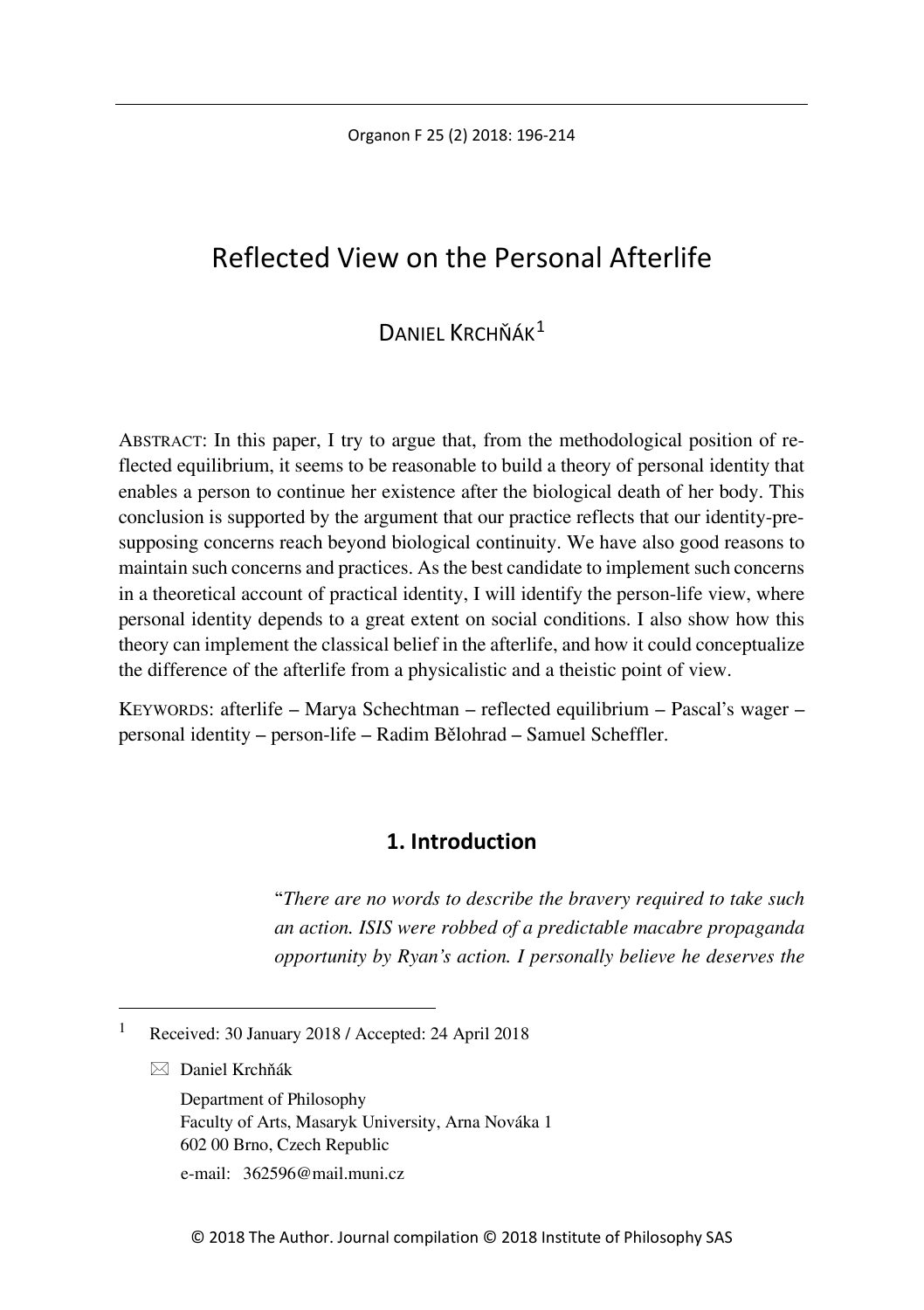*very highest of military honors for such outstanding bravery in the face of such a barbaric enemy*." Mark Campbell[2](#page-1-0)

This quote doesn't seem too interesting, philosophically, at first glance. The point is that the celebrated act was an act of suicide undergone to prevent being taken as a prisoner by ISIS. That means that Mark Campbell (Kurdish rights activist) claims, that Ryan Lock deserves some honors, though he knows that he is dead. This is an example of ascribing personally relevant concerns to a person, who is biologically dead. In this paper I will try to think through possible reasons and theoretical consequences of such a common practice (I will try to show, that it is common practice indeed as well). Many traditional or classical theories allow that we continue to exist after our biological death. However, the continuity of personal existence rests here on the presupposition of conscious experience after death. Since the question of whether there is such an afterlife is highly controversial, the argument will be made without that assumption, and the idea of a traditional afterlife will be revisited after the argument is made. I will try to argue that when we apply the methodology of reflective equilibrium, it seems to be reasonable to strive to build a theory of a personal identity which allows for the person to continue after the biological organism ceases to exist, even if we don't accept the continuity of experience after death.

## **2. Methodology**

At first it is nevertheless crucial to make clear on which methodological steps the conclusion essentially rests. There is a strong tradition in the area of philosophy of personal identity which builds theories of person in purely metaphysical terms. Both Derek Parfit and Eric Olson as the main figures of the most influential – psychological and animalistic – strands deliberately try to make such an account, which does not consider our everyday practice in the first place. Mark Johnston (1997) goes still further and claims that there is no relation between our practical concerns such as moral responsibility, compensation, survival or self-concern,

<span id="page-1-0"></span><sup>&</sup>lt;sup>2</sup> Ouoted from Robson & Wheatestone (2017).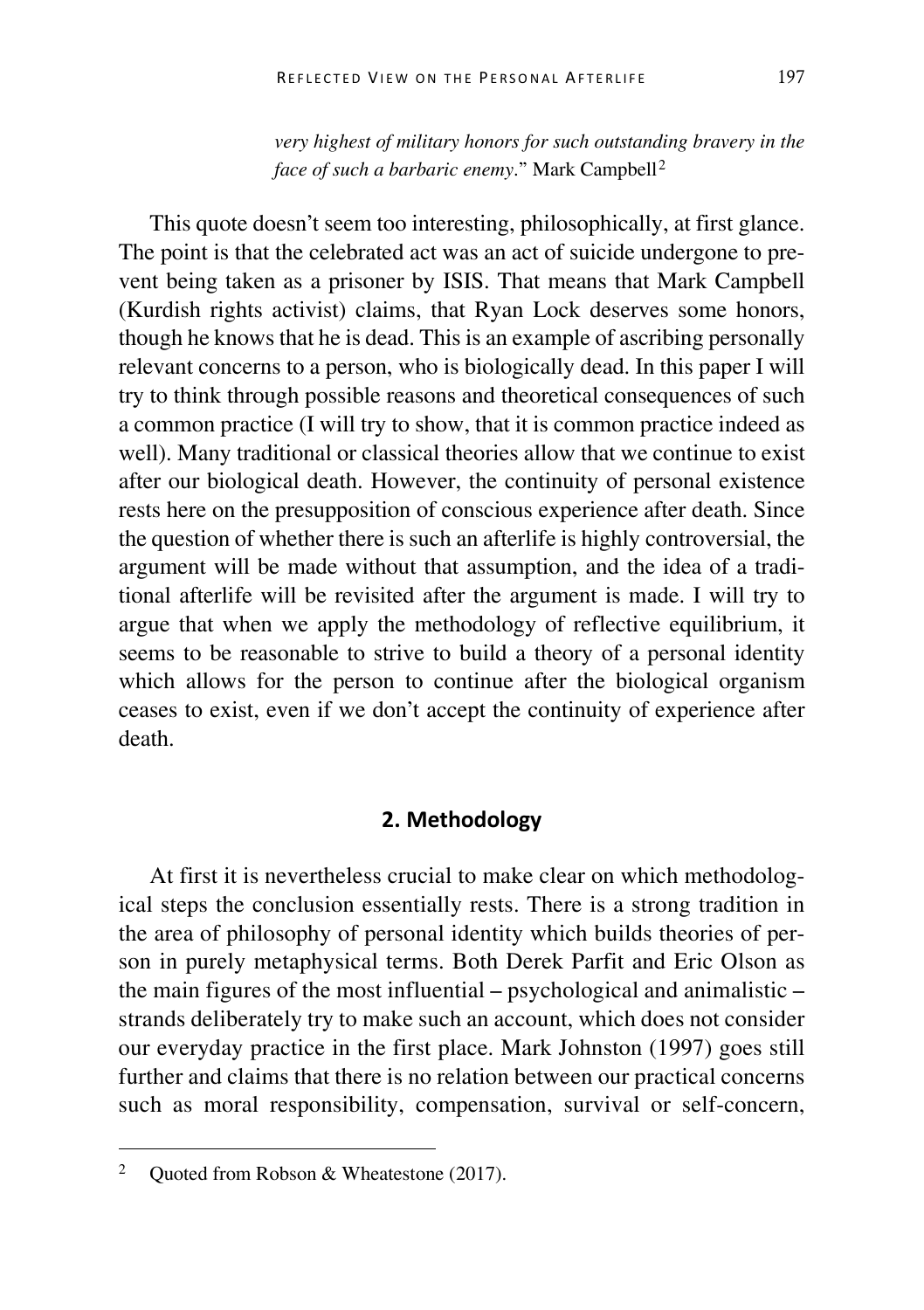which are traditionally held to presuppose personal identity (I will call such a concerns in accordance with Bělohrad (2016, 8) "i-concerns"), on one hand and the concept of person on the other hand. A crucial disadvantage of such an approach is that this prevents us from the possibility of reforming our practice. Such theories don't take in account how (psychologically) deep some practices and i-concerns lie. This easily results in a theory implying such grave practical changes (when it has some practical aspiration at all) that it doesn't have great chances to be effectively adopted (Bělohrad 2016, 51).

On the other hand, there is also a host of authors who begin their research in personal identity with the i-concerns (e.g. Schechtman 1997; Korsgaard 1989; Mackenzie & Atkins, 2008). Nevertheless, it isn't clear in which way this approach has a better position to bring a practical impact. Must this not remain a purely descriptive project? Bělohrad (2016) in this context suggests to apply the method of reflective equilibrium, which I will embrace here. I believe that the core of this method, which is widely spread in other areas of philosophical research (e.g. ethics, logic), is succinctly expressed in the insight of David Lewis:

One comes to philosophy already endowed with a stock of opinions. It is not the business of philosophy either to undermine or to justify these preexisting opinions, to any great extent, but only to try to discover ways of expanding them into an orderly system. (Lewis 1998, 99)

This method gives us the possibility to reject belief that is a) not in accordance with our other beliefs and b) for us not more important than the sum of our beliefs which it contradicts.

The second important methodological step is bound to the acknowledgment of the plurality of i-concerns. For some i-concerns, we need a more narrowly defined entity to be able to apply these specific i-concerns. For example regarding anticipation, the future entity needs to be conscious, whereas for moral responsibility arguably it does not (Shoemaker 2007; see also Bělohrad 2016, 225). Now comes the question: "What happens when not all i-concerns are applicable?" There seems to be an agreement that the person exists when there is an entity which is subject to at least some of the i-concerns. In that manner, Schechtman (2016) defines *person* very broadly as an entity with person-life (the condition is so loose that,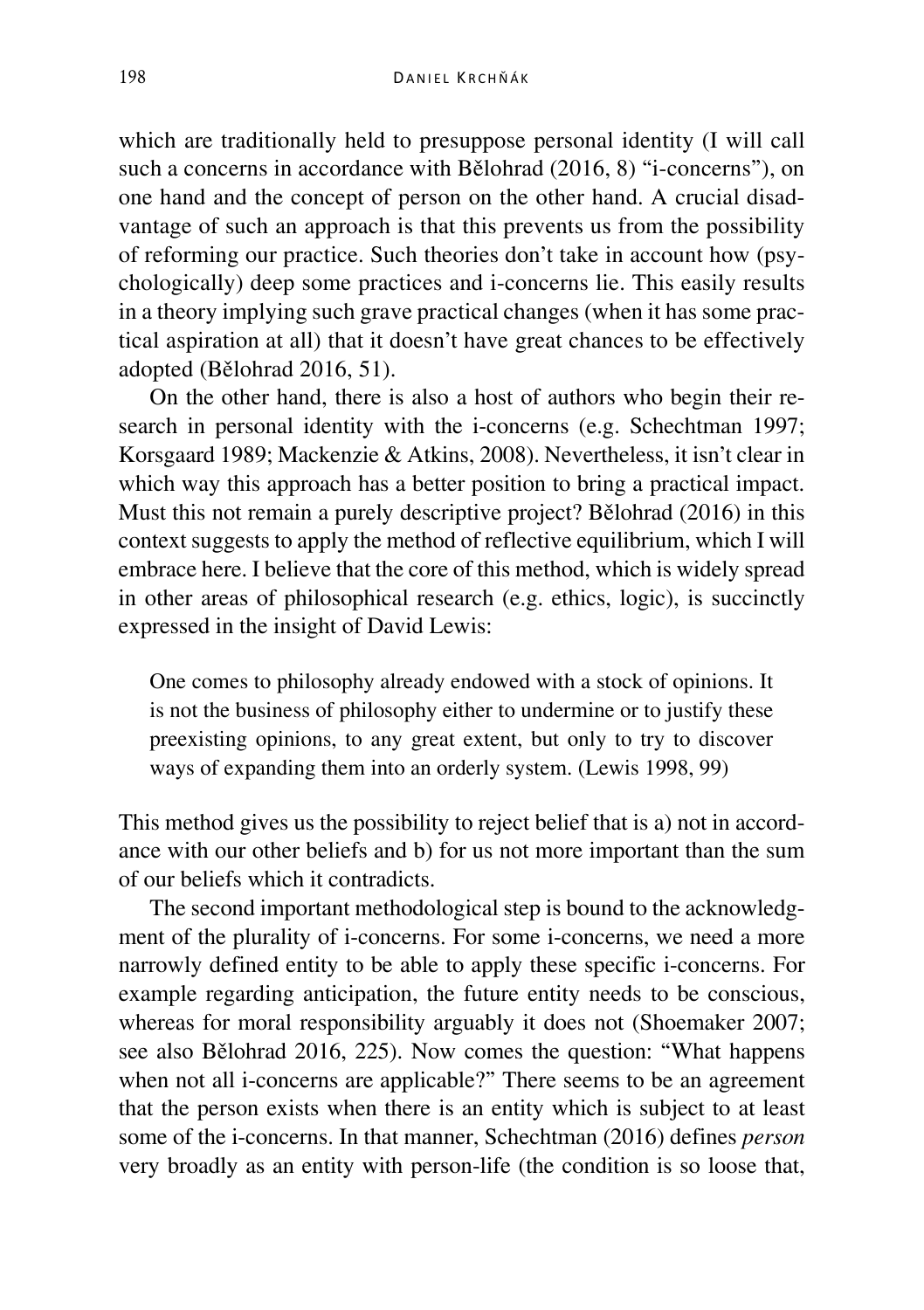e.g., people in pervasive vegetative states fulfill that condition). She is aware that some objects which fulfill her definition of a person are not able to engage in the full range of i-concerns and related practice, but that does not mean that this entity isn't a person at all. Similarly, Bělohrad (2016, 225) considers the human organism as the main entity relevant to i-concerns, though he is aware that for some kinds of i-concerns it isn't a sufficient condition. The reason for this step seems obvious. When we take iconcerns seriously as concerns that presuppose identity, we can conclude that where there is some i-concern, there must be a person (leaving aside the possibility that other i-concerns may not hold).

With this methodological background (which is admittedly rather unconventional, but also not completely novel), I will try to show that there is a possibility to argue for the continuing existence of a person after death even without any supernatural intervention or non-naturalistic occurrences. To my best knowledge, for the existence of personal afterlife was argued so far only from the theistic perspective. Though I am not sure that other authors embracing the reflective equilibrium method aren't already on the point of accepting my conclusions, none of them has directly addressed this topic, so even if it is a relatively evident implication of this method, I believe it is meaningful to explicate it.

#### **3. I-concerns beyond the biological continuity**

The first necessary step towards the desired conclusion is to show that we hold at least some i-concerns that go beyond the point of death (I will call these concerns *afterlife i-concerns*). I will focus on two of them that belong to the most important and most discussed – egoistical concern and compensation.

Self-concern (sometimes also called egoistical concern) is a special kind of practical concern which I feel exclusively toward my own person. I can be deeply concerned for my close ones and the concern for others could be even in some respects stronger as for myself, but egoistical concern is qualitatively different from the concerns we feel toward others. As the pain of others is phenomenologically different from the pain I personally experience, also the expected pain of others is different from expected pain that I personally will have to undergo.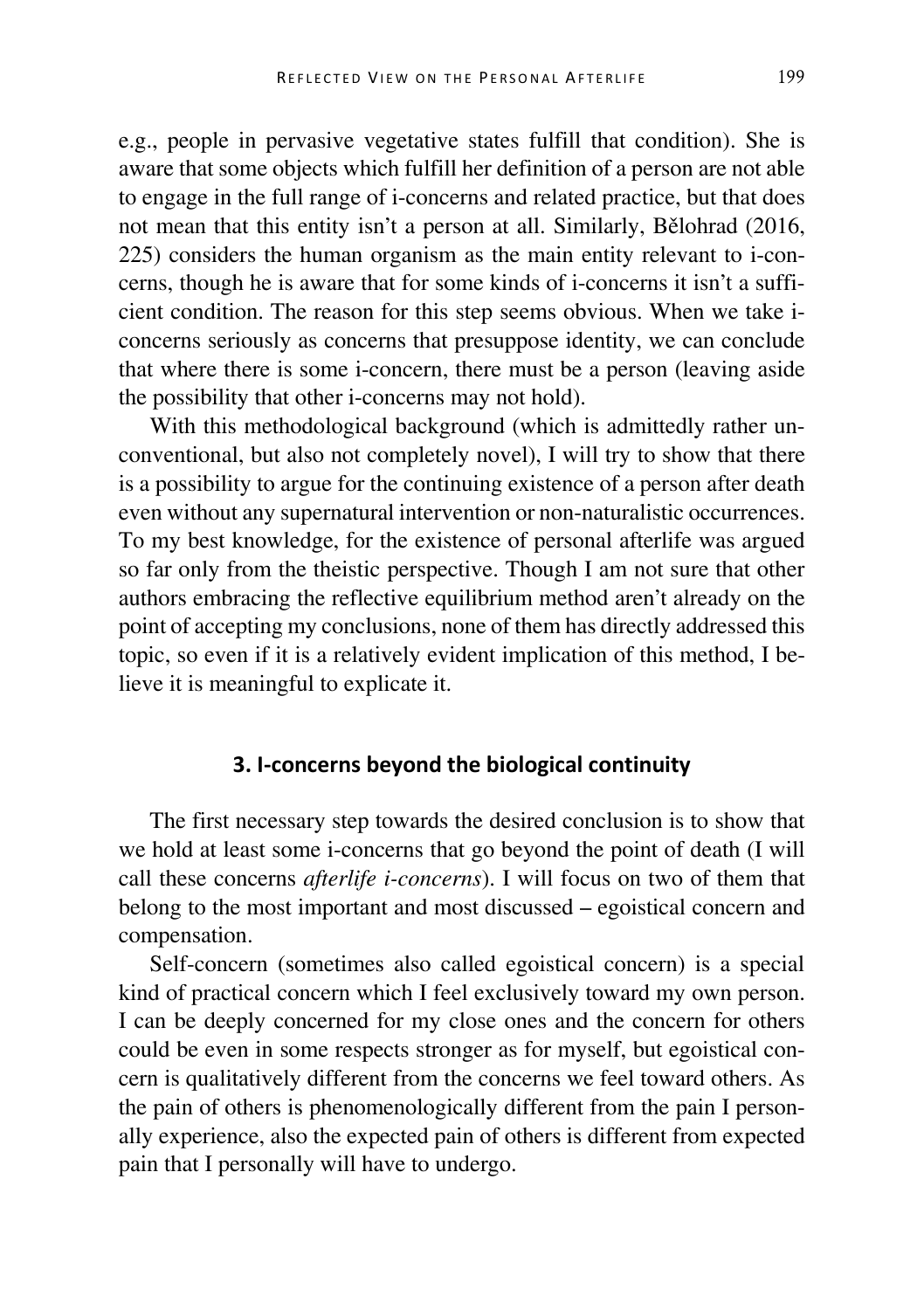I identify three institutionally supported ways in which egoistical concern goes beyond our biological death. Firstly, we have an afterlife selfconcern for our bodies. There is a difference between our concern for corpses of others and concern for our own corpse. When we imagine that our corpse will be treated in some disrespectful way, we feel that it would be personally offending. On the other hand, when we imagine that it will be treated reverentially we feel honored. And also when we treat some corpse in some reverential way we are convinced that in that act we honor the person of the dead body. Afterlife self-concern is probably manifested most strongly in our conviction that we have a right to decide what should be done with our body after our death. That is not merely an airy intuition of a few people; this judgment is also reflected legally. At least in many countries, everybody has a right to decide whether their organs could be taken for transplantation or not.

Something similar applies to our material property. We are personally concerned about the question what will happen with our property when we die in virtue of being our property. We feel that our personal right is violated when we cannot control what will be done with our property after our death, and we have indeed a legal right to determine it by writing a will.

Thirdly, we have an afterlife self-concern in respect to our reputation. We feel the same kind of outrage when we imagine that someone will spread lies about us after our death, as if he were to do so while we were alive. There is again also a legal right to defend one's post-mortem reputation (through the relatives).

The second i-concern that I argue for, which goes beyond biological death, is compensation (in a broad sense that involves not only material compensation but also praise, for example). We tend to say that someone deserves compensation for what he has done, even though he is dead. The perfect example for that is the example mentioned at the beginning of my paper. Mark Campbell obviously doesn't see any problem in saying that Ryan Lock deserves honors, though he is dead. Again, there are also legal cases that are underlined by afterlife compensation judgments. Copyrights are a form of compensation for the effort of creating a certain product of which others can take advantage. Inheritance of copyrights (which is legally guaranteed) could then be seen as a post-mortem compensation for that effort. But there is also a legal right to be compensated for events that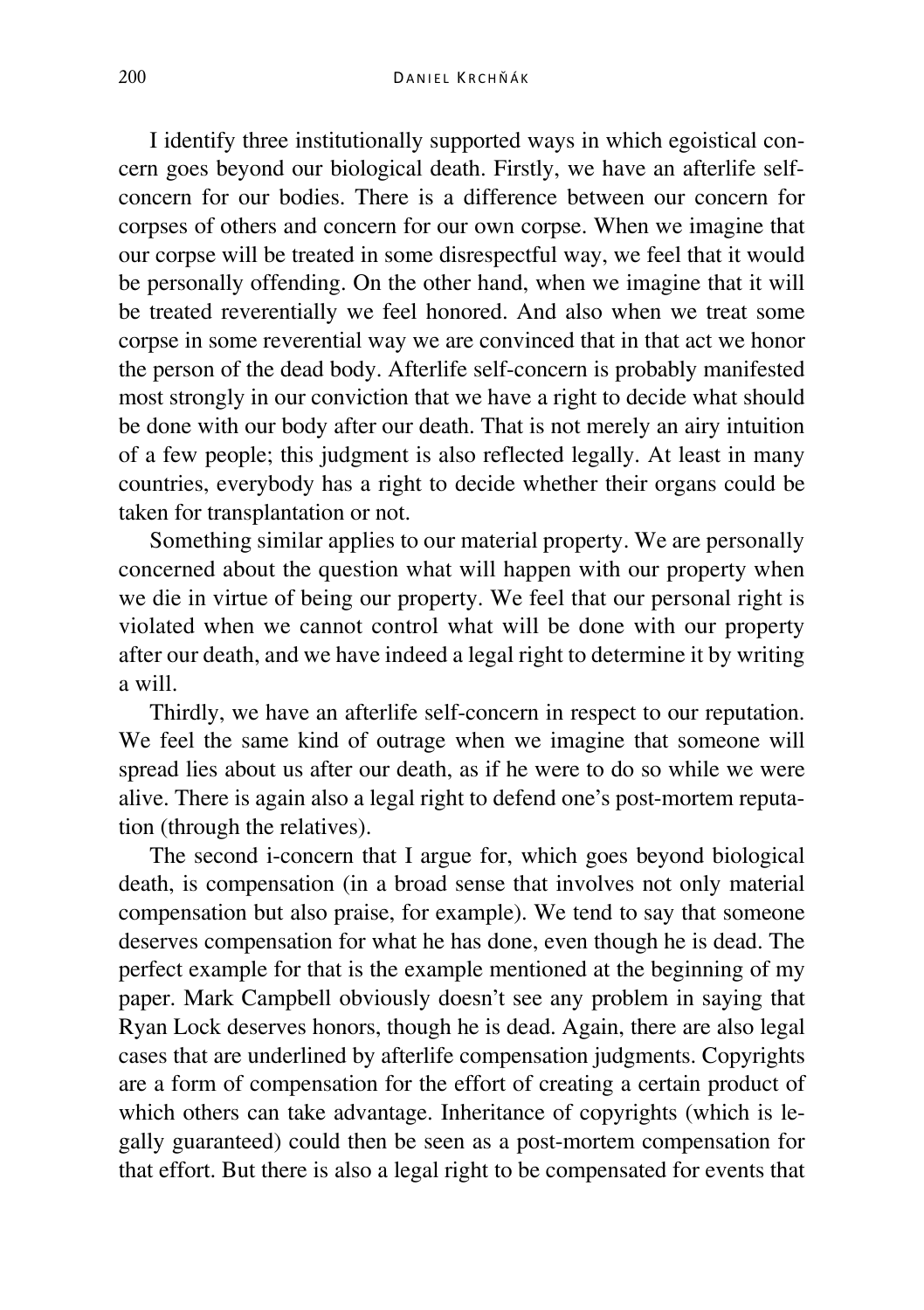happen after the biological death. The action for the protection of personality guarantees that slander and other kinds of reputational harm will be compensated for even when they happen after the biological death of the person. That is the reason why the deceased journalist Ferdinand Peroutka has the right to be compensated (in the case that the article that Zeman claims Peroutka has written was not written) for the words of the Czech president Miloš Zeman.[3](#page-5-0)

#### **4. The importance of afterlife i-concerns**

I believe I made a point that we do have some afterlife i-concerns. I can now apply the second methodological step and say that, as we have beliefs in afterlife i-concerns, we are bound to belief in some form of existence of person after death. It seems to be very strange to believe that someone has a right to be compensated and at the same time to believe that he doesn't exist anymore. But there is still the possibility, that we should sacrifice our belief in the appropriateness of afterlife i-concerns in order to keep some other potentially more salient beliefs. To evaluate this possibility we first have to consider the psychological value of our afterlife i-concerns.

#### *4.1. The value of collective afterlife*

The first source, which gives us the possibility to appraise the importance of this belief, draws on the thoughts of Samuel Scheffler, summed up in the book *Death and the Afterlife* (Scheffler 2013). Here, Scheffler presents thought experiments that are intended to show that our values crucially depend on our beliefs concerning the fate of mankind after our (biological) death. In the doomsday scenario (Scheffler 2013, 18-19) we are invited to imagine how we would react emotionally, if we found out that 30 days after our own death, the Earth would be destroyed in a collision with a giant asteroid. Scheffler supposes that most of us would react with "profound dismay" (Scheffler 2013, 21), and that lot of things that we value would lose their value for us. There is a type of

<span id="page-5-0"></span> <sup>3</sup> See the details of this famous affair on *Kauza Hitler je gentleman* [*The Affair: Hitler is Gentleman*] in Wikipedia: The Free Encyclopedia, retrieved online [05.05.2017]: [https://cs.wikipedia.org/wiki/Kauza\\_Hitler\\_je\\_gentleman.](https://cs.wikipedia.org/wiki/Kauza_Hitler_je_gentleman)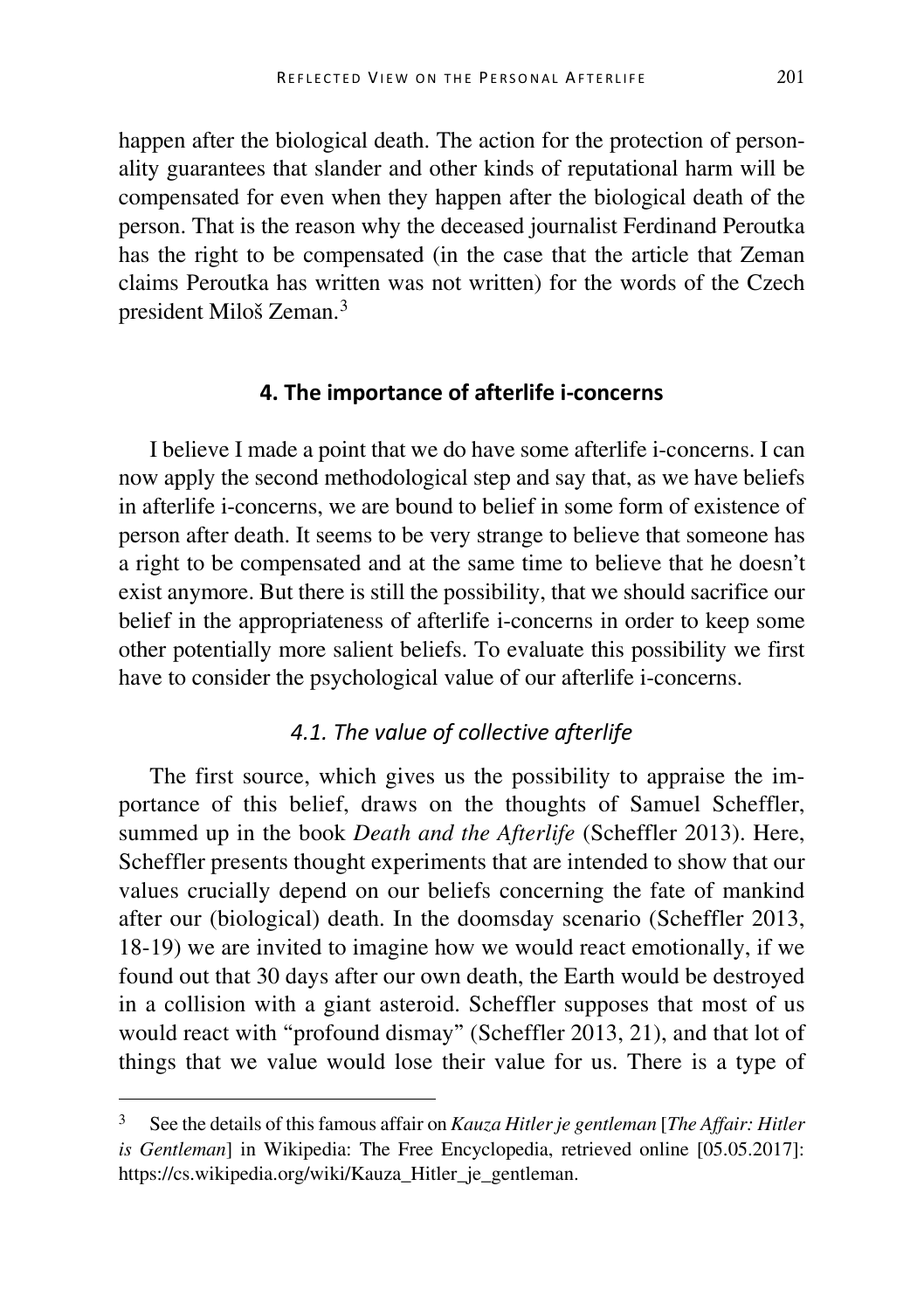activity in which this is quite clear. The value of all projects, where a) the ultimate success is perceived as laying in the distant future or b) the value of the project derives from the benefits for a large numbers of people over a long period of time, is obviously threatened (Scheffler 2013, 24). A paradigmatic example is cancer research or improving the social institutions. But the novel by P. D. James *The Children of Men* suggests that also far more routine aspects of our lives would be threatened (James 1992, 38). One way how Scheffler explains this supposed reaction is by noticing "something approaching a conceptual connection" (Scheffler 2013, 60) between valuing something and wanting something to be preserved. "To value X is normally to see reasons for trying to preserve or extend X over time" (Scheffler 2013, 60). When we know that the Earth would not be preserved, we would know as well that the things that we value would not be preserved. So as long as we are valuing anything (except for quite few exceptions), it is important for us to know that when we die everything else stays quite the same.

As one of the most valuable things for us are our personal relationships, it is both very important and desirable for us that there remains a network of valuable social relationships after our death, out of which we are wrenched. In this respect, it is more important for us that our close ones survive than that we personally survive. Through the survival of other persons, we can still retain a "social identity". According to Scheffler, many people seem to feel that "not being remembered is what being 'gone' really consists in" (Scheffler 2013, 29-30). When you know that some people who value their relationship with you stay after your death it makes you feel that you have a place in the social world of the future. On the other hand, when this is missing you are faced with the frightening prospect of a blank eternity of nonexistence. Scheffler identifies this as a powerful imperative for those who are bereaved to not forget.[4](#page-6-0)

One can expand or specify this imperative not to forget to the larger scale of practices that help to keep the social identity. These practices include, I believe, the range of afterlife i-concerns that I discussed earlier. Scheffler unfortunately doesn't specify what he means by the term "social identity", but he describes this kind of concern also with the term "personalized relationship to the future" (Scheffler 2013, 31). Here it is quite clear

<span id="page-6-0"></span><sup>&</sup>lt;sup>4</sup> The whole paragraph paraphrases Scheffler (2013, 29-30).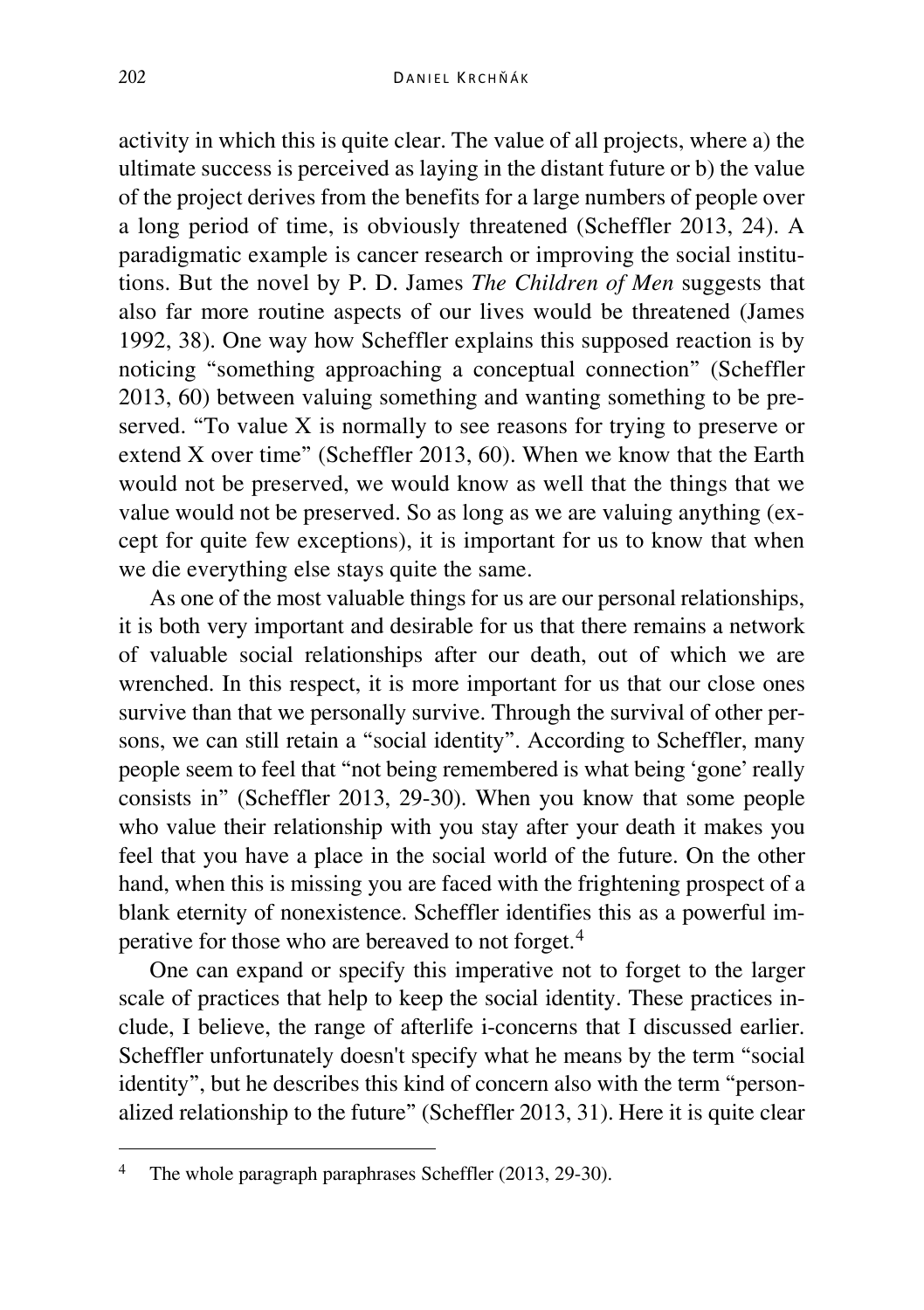that when I do have a right to write my will, I feel personally more involved in the world that comes after my death. The same applies when I know that there will be some legislative power to protect my reputation, or that my dead body will be treated with some respect.

In the previous paragraphs, I showed that there is arguably an important psychological link between valuing things and belief in the collective afterlife and that the value of collective afterlife rests to a great extent on its ability to create a personalized relationship to the future or the social identity after our death, which in turn seems to rest to a great extent on practices bound to our afterlife i-concerns. This means that the rejection of these practices could induce not only a bigger fear of one's own biological death, but it could affect our valuing of things in general.<sup>[5](#page-7-0)</sup>

# *4.2. À la Pascal's Wager*

Another line of argument about reasonableness of afterlife i-concerns doesn't support the thesis about the importance of our post-mortem i-concerns for us, but presents a reason for keeping such i-concerns besides the importance for us as living beings on this Earth. The argument takes a form similar to the famous Pascal's Wager. The first premise says that we are not sure, whether there is some life after death. Though some think that it is completely impossible that we could survive our death (e.g. Johnston 2010), there are lot of models that defend the position that it is at least logically possible to survive the biological death.<sup>[6](#page-7-1)</sup> And there is arguably also *some* empirical evidence for the existence of the afterlife – for example in the area of near-to-death-experience or parapsychology (Hasker & Taliaferro 2014). So I suppose it is quite safe to present our situation as an agnostic one. In this position of uncertainty we have the possibility to act as if the biologically dead persons would continue to exist, or as if they would cease to exist.

<span id="page-7-0"></span> <sup>5</sup> Scheffler in his text rejects personal survival after biological death, but his distinction between collective afterlife and personal afterlife rests mainly on the personal survival (see Scheffler 2013, 65), which my conception doesn't necessarily entail. My disagreement with Scheffler is insofar just terminological.

<span id="page-7-1"></span>For example simulacrum model, falling elevator model, constitution account etc. See Green (undated), Hasker & Taliaferro (2014).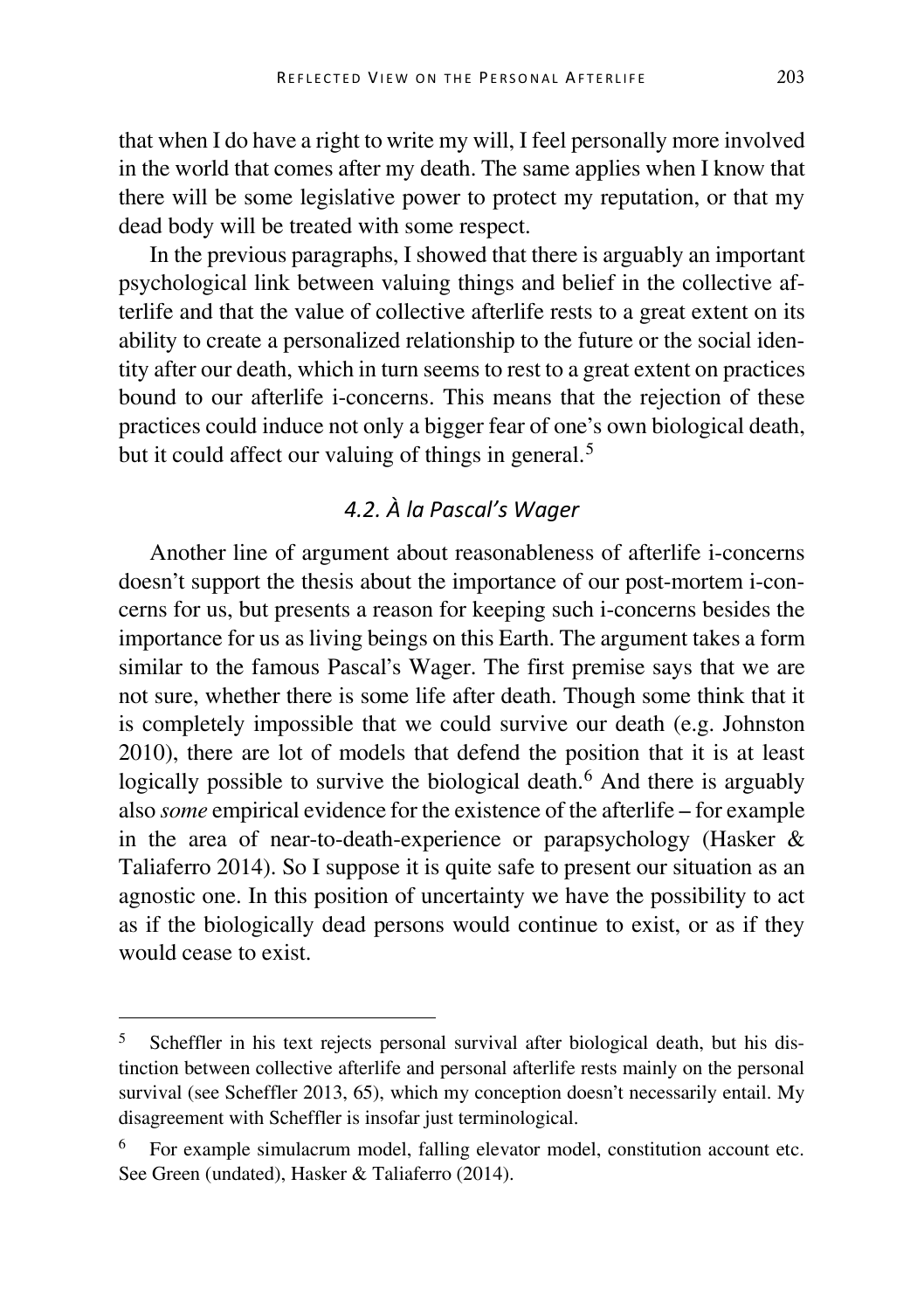Let us first take a look on the possibility that there is no afterlife in the ordinary sense. In the previous arguments I argued that there is a great advantage (for the living persons) to act as if the biologically dead persons would continue to exist. But for the sake of this argument I could even admit that there are possible costs for such a behavior. When we act in this way, we arguably lose the opportunity to transplant organs from bodies of those who reject it and the possibility to ignore the testaments of rich people who want their rich relatives to inherit their belongings and possibly distribute the heritage among the more needy (though there is a worry how this could work in practice). So I can admit that when there is no afterlife in the classical sense there are some costs of acting as if the dead one would continue to exist, but these don't prevail over the benefits.

The situation changes dramatically when the dead persons continue to exist (in the ordinary sense). In such a case, when we act as if they don't exist anymore there is at least some probability that they are harmed through our behavior, that they could feel offended or hurt by our behavior. They would probably feel in a similar way as when a friend doesn't want to be one's friend any more without any appropriate reason. The described situation is schematically presented in the following table.

|                            | Continuing to exist (and<br>care about our world) | Ceasing to exist/not care |
|----------------------------|---------------------------------------------------|---------------------------|
| Acting as con-<br>tinuing  | $C\&B$ + Benefits for<br>survivors                | C&B                       |
| Acting as dis-<br>appeared | $C&B + Costs$ for<br><b>SUIVIVOIS</b>             | C&B                       |

Table 1: Afterlife wager (C&B stands for costs and benefits)

## *4.3. Advantages of believing in the classical notion of afterlife*

So far, I have only addressed the possibility of afterlife shared by those who don't believe in any biological or soul-like continuation of the person after death or are at least agnostic about it. But it seems to be relevant to also highlight the special psychological advantages of believing in the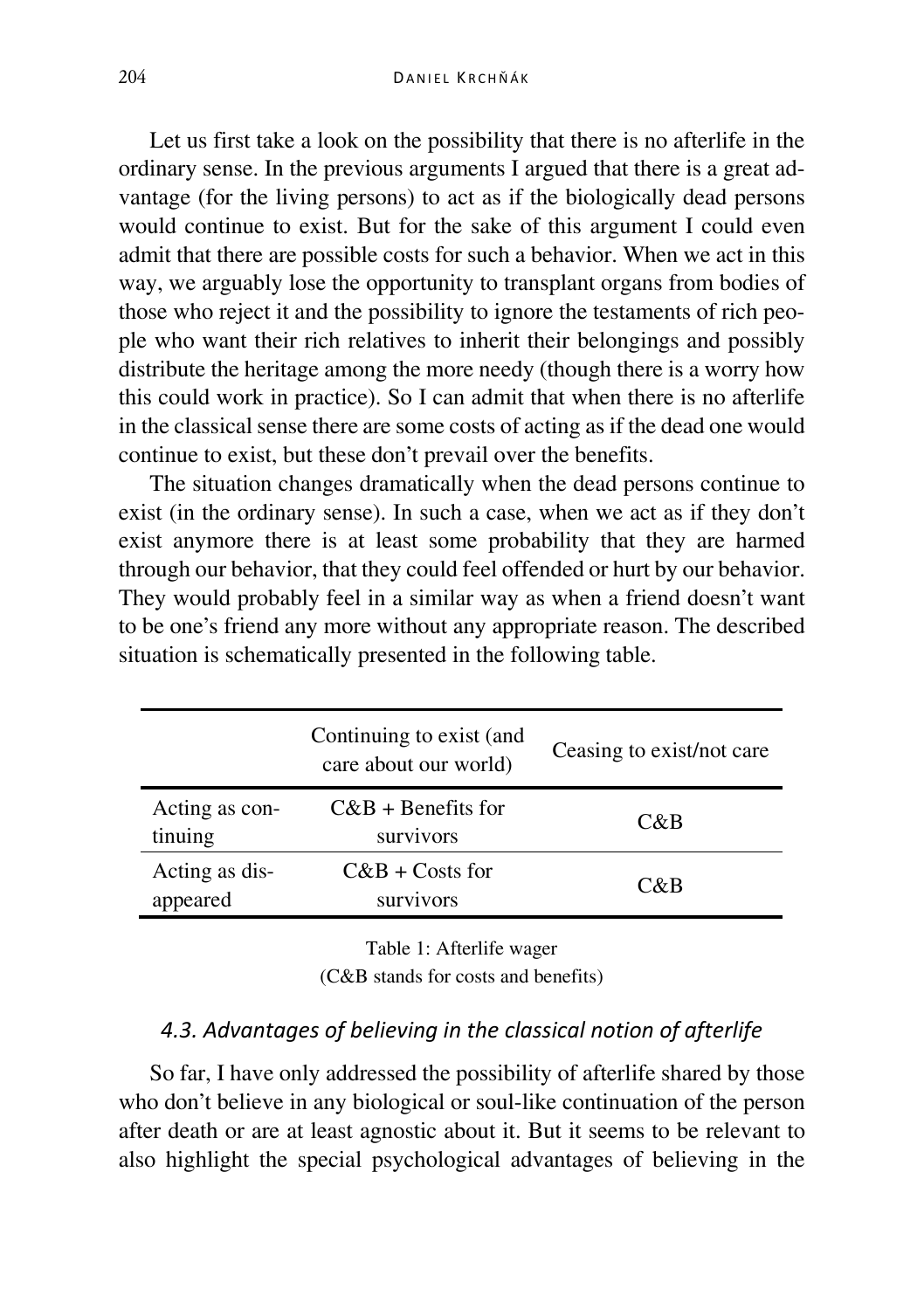afterlife in the classical theistic sense. Scheffler identifies four main features of the importance of the traditional afterlife. Firstly, it simply allows personal survival and reduces the fear of death. Secondly, it offers the possibility of reuniting or at least communicating with loved ones. Thirdly, it allows to believe in some kind of cosmic justice. It offers the possibility of appropriate afterlife compensation for all the terrible suffering, or afterlife punishments for the most grievous wrongdoings.[7](#page-9-0) Fourthly, it gives life its cosmic meaning. It seems at least possible to argue that if there is no afterlife then nothing ultimately matters. By this point, however, Scheffler argues that life without classical afterlife apparently doesn't lead to life without meaning in reality. Many people live life without this belief and it seems that it doesn't diminish the extent to which things matter to them and they are engaged in a "full-array of valued activities and interactions with others" (Scheffler 2013, 71).[8](#page-9-1)

Nevertheless, this seems to be a problematic statement. It is quite clear that such people can't see the same meaning in, e.g., prayer for the dead or in attempts to communicate with the loved ones. But given that there isn't any cosmic justice, it seems to be clear that it changes the value of moral behavior as well. It is relevant in this context to mention the story of the philosopher Holm Tetens, who after many years of being atheist/agnostic about the classical afterlife converted to theism/belief in the classical afterlife (Tetens & Scholl 2016). In his book in which he tries to rationally defend the theistic belief, he argues that given (at least) the uncertainty about the truthfulness of naturalistic explanations of the world,  $9$  it seems to be reasonable to choose such a metaphysics, which allows us to avoid prob-

<span id="page-9-0"></span><sup>&</sup>lt;sup>7</sup> The possibility of punishment is not explicitly mentioned by Scheffler but, for example, Scholl admits that, for him, this is the most attractive aspect of afterlife (Tetens & Scholl 2016; 57:25-57:35).

<span id="page-9-1"></span><sup>&</sup>lt;sup>8</sup> Nevertheless, this stance seems to be vulnerable to the following objection. One can imagine that in the same manner as one got used to the idea of the non-existence of the classical afterlife, one could become accustomed to the belief in the non-existence of collective afterlife. Though there may be satisfying answers to this objection, my claim seems to be less vulnerable, if I claim that those who don't believe in classical afterlife miss some motivation to engage in some projects.

<span id="page-9-2"></span>Tetens stresses in the first place the inability of explanation of the mind/body problem in naturalistic terms (Tetens 2015).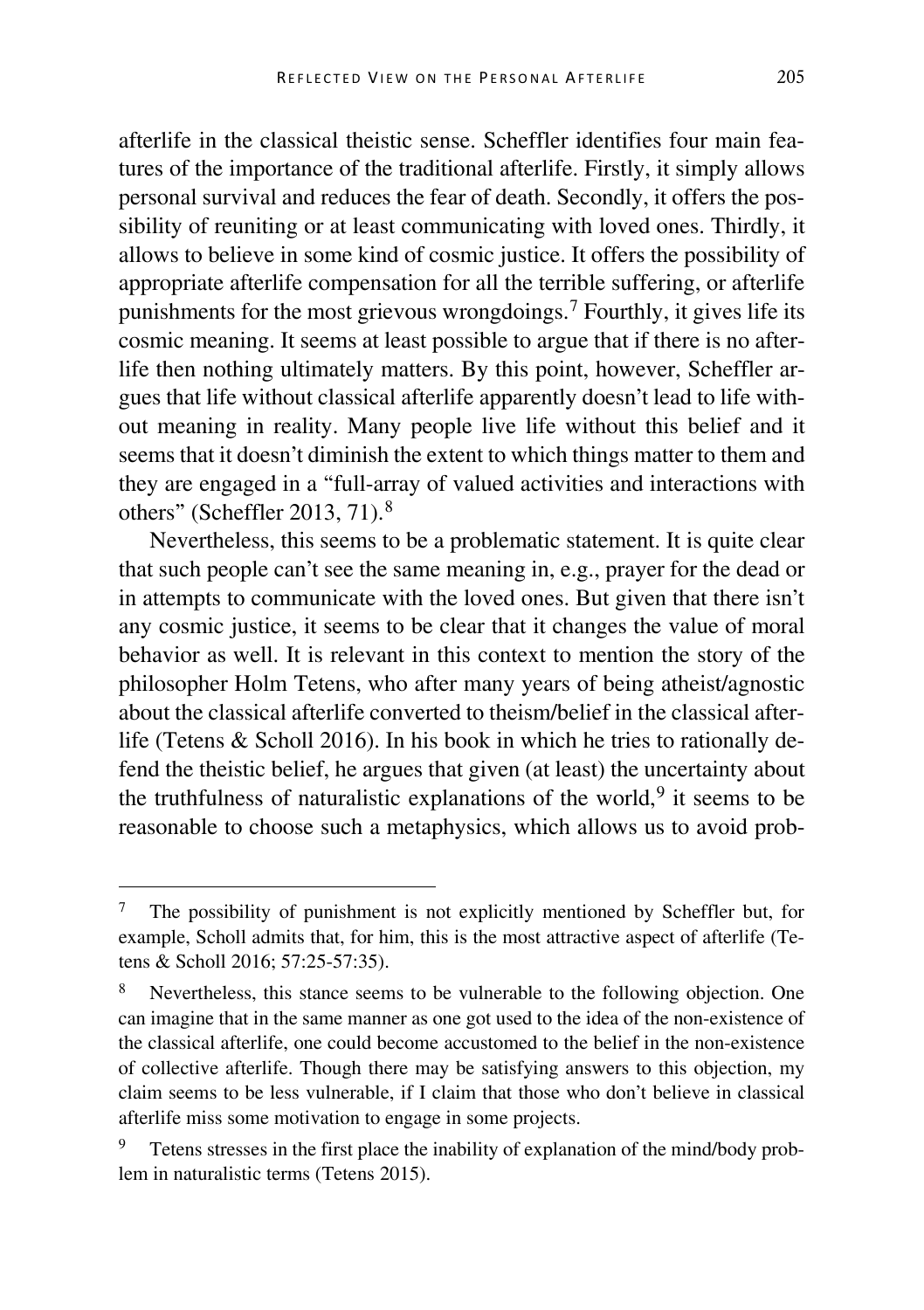lematic attitudes in the fight against evil and suffering. Because the naturalistic view that excludes a classical afterlife presses us to adopt such a problematical stance as a "resignation, tragic opposition, cynical egoistical hedonism or the self-destroying delusion of self-redemption and in every case a moral awkwardness, giving a meaning of great amounts of evil and suffering in the best case as a mean to a human progress" (Tetens 2015, 78) it is more reasonable to adopt the theistic-redemptionistic metaphysics, which allows to avoid such an attitude. So, for Tetens, the promise of redemption, vindication and justice in the coming world presents a deciding reason to adopt a new whole ontological frame. That seems to be an evidence that, for some of us, the perspective of classical afterlife offers us still lot more than the perspective of the collective afterlife.<sup>[10](#page-10-0)</sup>

To sum up my argument so far: I have argued that some of our i-concerns reach beyond biological death. I also showed that we have some quite important reasons to preserve these i-concerns. In order to be able to say whether it is really reasonable to embrace a belief in afterlife, now we have to look for a theory of personal identity that could implement naturalistic afterlife and consider which other beliefs such a theory forces us to sacrifice.

#### **5. Person with an afterlife**

A model that is the most frequently associated with the possibility of afterlife is the dualistic model of body and soul. The presented argument maybe gives some more attractiveness to this model, but I do not believe that the importance of afterlife i-concerns is powerful enough to overcome

<span id="page-10-0"></span> $10$  It might be nevertheless objected that, though belief in classical afterlife could bring a personal gain, it could be unfavorable for the society. A believer doesn't have such a big motivation to restore the righteousness on the earth as an unbeliever and so he could be more comfortable with, e.g., oppressive political conditions. From the position of Tetens one could reply that our capabilities to establish a righteous society are so negligible (in the face of the overwhelming power of unjustice) that there is not much sense in even trying to make a change. When we on the other hand believe that there is a real possibility of the victory of justice, we could have a lot more motivation to commit ourselves to some specific policies.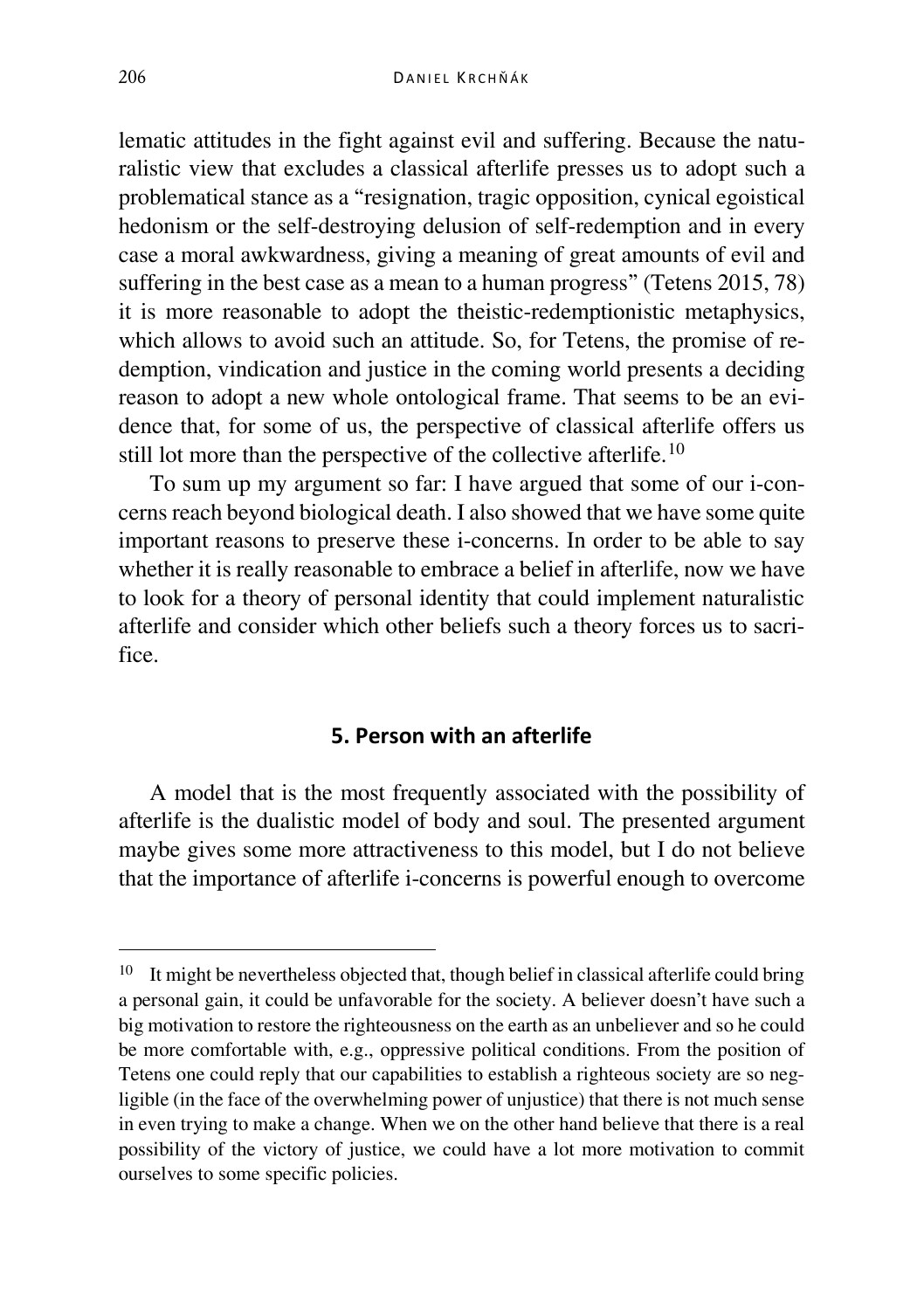the deep ontological disagreement of materialists about dualistic metaphysics (though we saw in Tetens that one could be willing to radically change one's metaphysical framework in order to have the possibility of a classical afterlife). There are other accounts of surviving biological death that are materialistic (one could for example make use of psychological theory of personal identity; see Zimmerman 2013), but nevertheless presuppose the existence of God, which is again a problem of deep metaphysical disagreement. There is yet another account of survival of the biological death presented in Mark Johnston's *Surviving Death* (2010) which is built on naturalistic assumptions. This account is nevertheless not fitting in my argumentation insofar as it claims that the self is only an illusion. Johnston claims that the possibility of continuity after one's death lays in the redirection of our concerns to take a form of radical altruism (or *agape)*. Through overcoming one's egoistical concerns and identification with humanity "one quite literally lives on in the onward rush of humankind" (Johnston 2010, 49). So it seems that this account, though it might have much in common with my arguments, isn't the best option to promote one's personal afterlife i-concerns.

#### *5.1. Person-life view*

The account that I see as the most promising for a theoretical anchoring of afterlife i-concerns comes from the book *Staying Alive* written by Marya Schechtman (2014)*.* The theory described in this book, called person-life view (PLV), claims that a person is defined by living a personlife. According to Schechtman, it isn't accurate to think about the person as exclusively a forensic object. The forensic capacities (such as moral responsibility) are in our lives inseparably intertwined with all other ac-tivities (such as eating, sleeping, reproducing etc.).<sup>[11](#page-11-0)</sup> There are  $-$  according to Schechtman – three different interrelated layers of a typical personlife (as a whole): a) individual attributes (biological and psychological), b) social interaction and c) social and cultural infrastructure (institutional

<span id="page-11-0"></span> $11$  As an example, Schechtman presents a situation of a wedding celebration, where eating and mating and traditions and rituals are all mixed together. It is not that we eat and mate and aside of it we also have traditions and forensic interactions (Schechtman 2014, 119).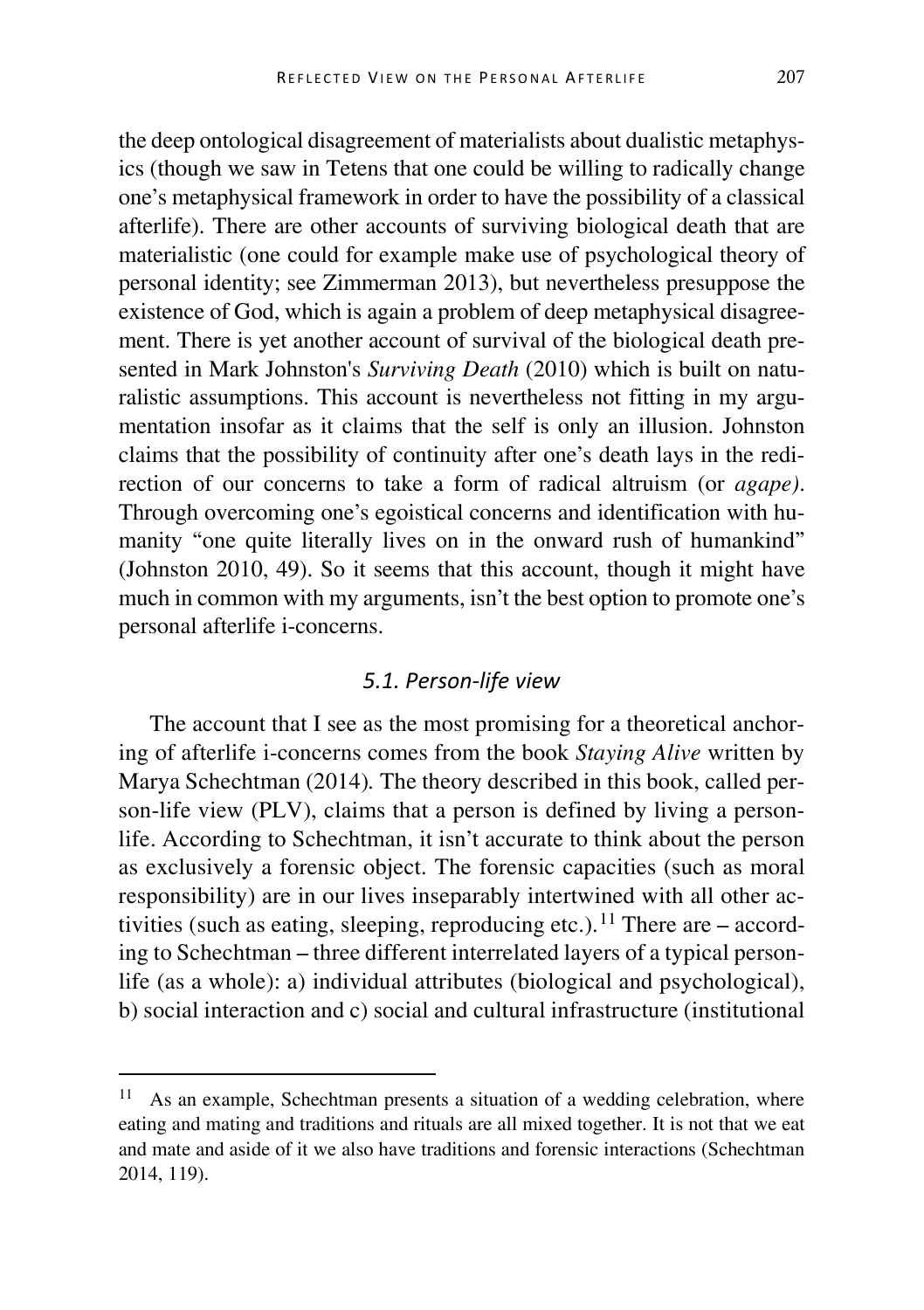framework of person-practices) (Schechtman 2014, 112-113). But according to PLV, all the features of the typical person-life needn't be present for a person to exist. In this sense, the concept of person is protean. The person-life is a cluster concept in a similar way as Chiong's (2005, 25) concept of biological life. Schechtman shows that even when there are attenuated individual attributes as in the case of a baby, a mentally handicapped person or a person in a pervasive vegetative state, there is still a whole range of person related actions of the people from their surroundings as well as legislative and cultural norms to treat such people in the person specific way, that enables the person to continue to exist (Schechtman 2014, 120).

On the other hand, Schechtman argues that all kinds of oppression and mistreatment (such as slavery) don't express that the oppressor treats the oppressed in a non-person-related way. It differs qualitatively from the way one would treat animals. For example, Slave Codes, which prevent slaves from testifying in courts, making contracts, buying or selling goods, etc., show acknowledgment of the slave's ability to do such things, which differentiates them from animals and other non-persons. Person specific treatment doesn't mean good treatment. In that sense even the oppressive institutional framework gives a human being a person-space (Schechtman 2014, 127).

But someone could object that we treat also other objects than people – typically pets – in a person-specific way. "There are pampered poodles, for instance, who wear sweaters and jewels, sleep in beds, have their births registered, go to doggie daycare and on playdates, are given therapy if they demonstrate anxiety, and eat 'people food' off of plates" (Schechtman 2014, 121). Schechtman points out here again that the attitudes that we hold toward pets qualitatively differ from those we hold toward a mentally handicapped child for example (though their mental forensic abilities could be at the same level). That seems to be apparent in the difference of the reactions of the parents of a cognitively disabled child, when they are confronted with the realization that their child won't be able to talk, to dress or feed herself on the one hand, and the owner of a pet, who gets the same information about her beloved poodle. In the first case we expect big emotional reaction, while in the second case we would expect puzzlement about expressing such a trivial statement. We are aware that children are not able to be included in all i-concern related practices, but that doesn't matter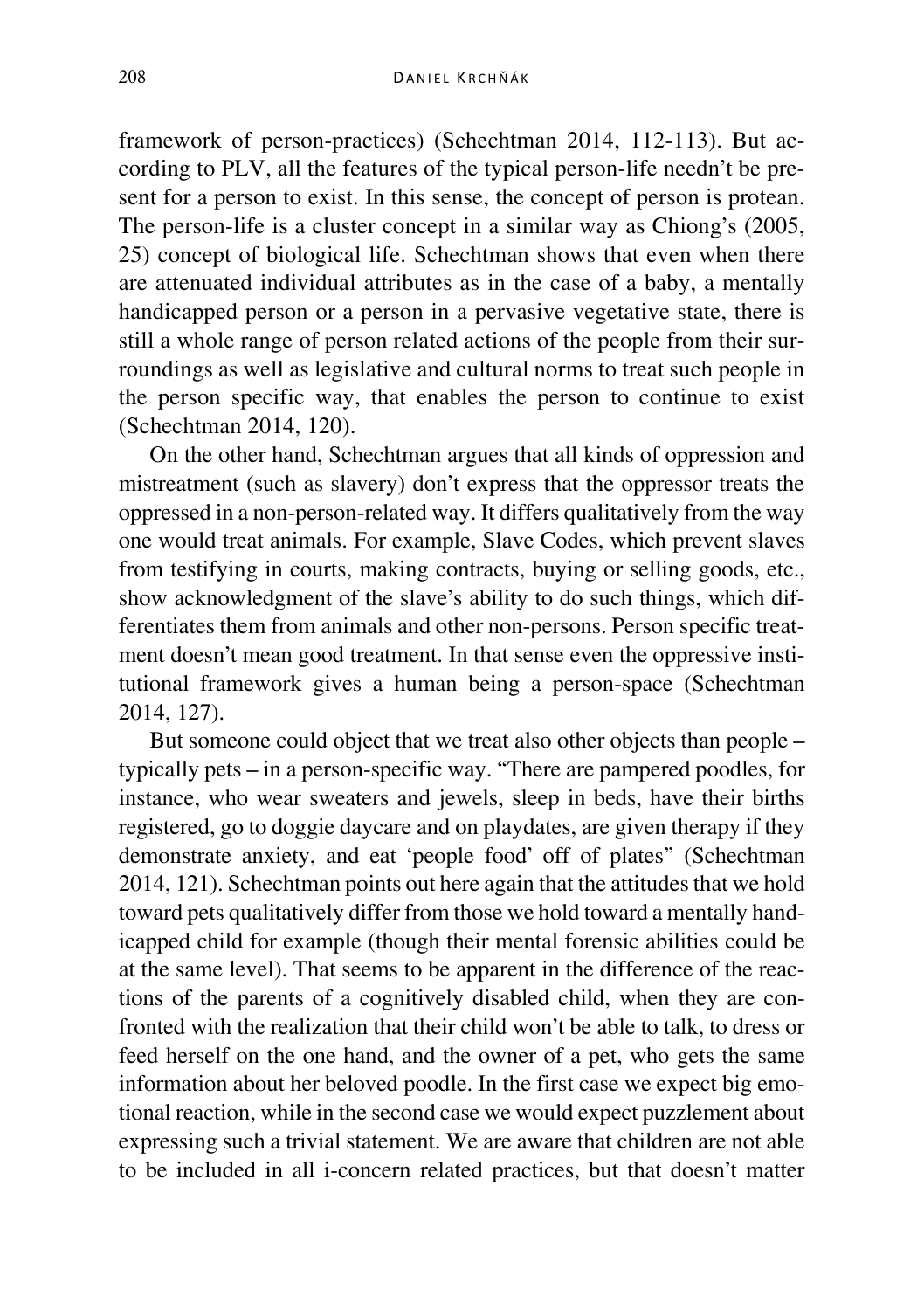because we expect them to be able of that in the future or in the past. But even if in some concrete case these expectations were irrational that wouldn't change anything. Probably no one thinks that the status of a child (in the sense that it would be no longer a person) should suddenly differ from other children just because its expected development is different. These children are the right *kind* of entity (because they are humans) and that is enough. This step should be easily seen as an expression of speciesism, but Schechtman tries to show that this step is not as arbitrary as it can seem at first glance. We have a deep natural tendency to treat other humans as persons, because they have through their biological outfit the best conditions to live with us in one community of persons – they are

born from us (and later can reproduce with us) […], require the kind of nourishment and temperature regulation that are optimally provided by a human mother. They have the same sleep cycles we do, are nourished by the same foods, rely on the same senses, are subject to the same illnesses, can move at roughly the same speed, and so on. These are all facts about our biology, but they are also facts with immediate and wide-reaching implications for how we can and do live together. (Schechtman 2014, 124)

I didn't present entire PLV theory (with all its metaphysical consequences), but it seems clear to me that the main difference between PLV and other theories of personal identity lays in the crucial importance of the social aspect. Though other practical accounts such as the narrative theory put some weight on it,  $12$  no other theory I am aware of states social feature as a constitutive feature of a person. This seems to be very favorable for my purposes – my main concern is after all the (social) practice of backing up the personal identity in the first place.

Though Schechtman didn't comment in her book on the possibility of afterlife, it was objected that her theory doesn't, at least in principle, exclude this possibility (see Bělohrad 2014, 576). If we take features of person-life at face value, it seems clear that there are social interactions and

<span id="page-13-0"></span> <sup>12</sup> For example, in her earlier narrative self-constitution view, Schechtman claimed that identity constituting narrative has to cohere with the beliefs about the most basic features of reality of other persons (Schechtman 2014, 119).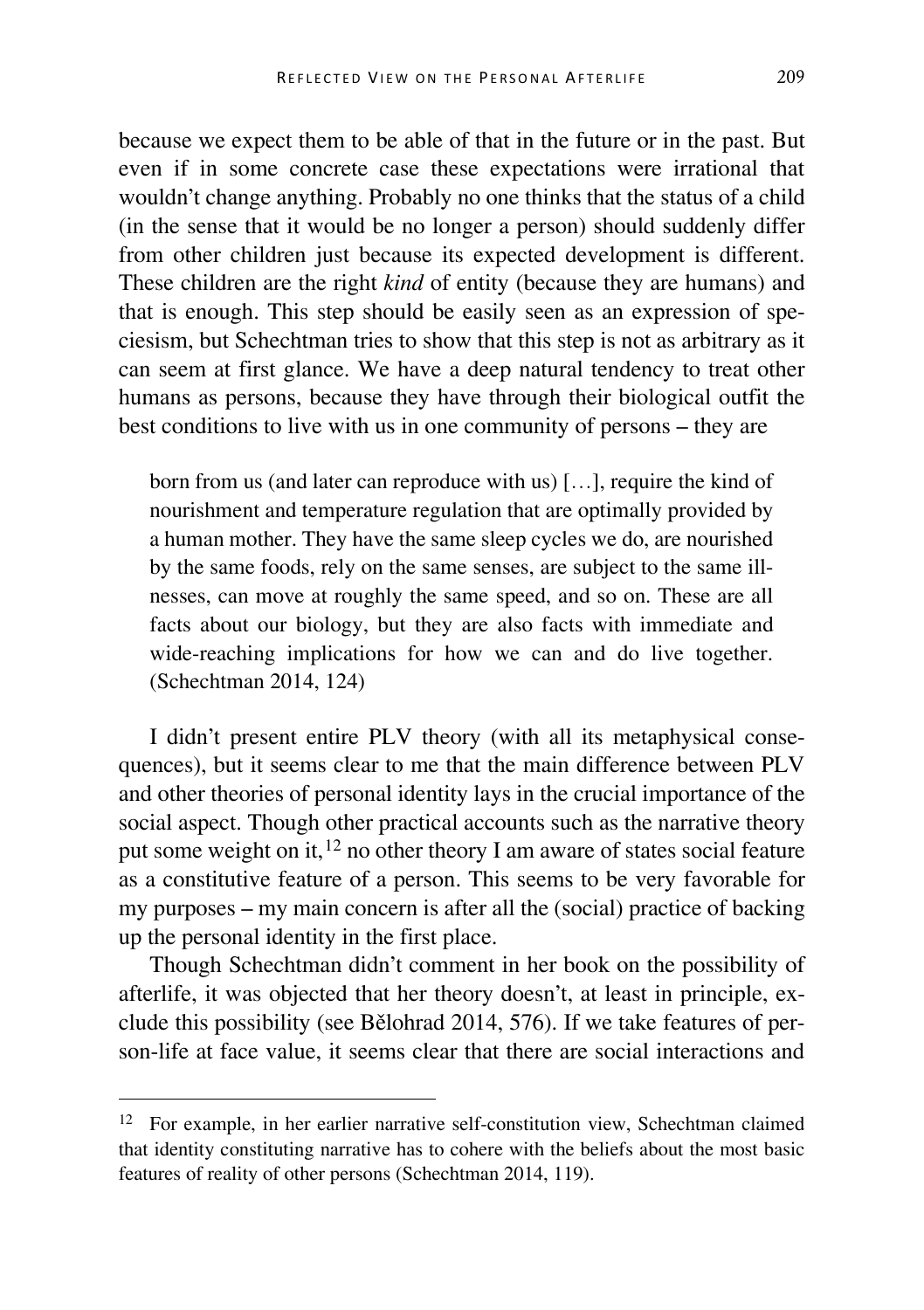cultural infrastructure that are identity-relevant. There seems to be no difference in kind between the relationships or the legal rights and other social institution we have towards people in a pervasive vegetative state (which Schechtman claims to be identity-constituting) and towards people who are biologically dead. It was seen as a problem of the theory. Bělohrad (2014, 577) writes that "no one would accept that persons are entities […] that can survive their death, burial or cremation and that stop existing gradually as their position in person-space slowly disappears as their close friends and family forget them". I don't claim that people, who don't believe in the classical afterlife believe in surviving death (and insofar I agree with him). However, as I have already mentioned, Scheffler pointed out that being forgotten is (at least for some people) what being gone (or being no more) really consists of. Insofar, I believe it is not that unreasonable to believe that one stops existing gradually, as one is being forgotten by close friends and family.

## **6. Problem of "social afterlife"**

The apparent problem for including the afterlife existence in the theory is that it radically amplifies the conventional nature of personhood. Even when we accept that it is not arbitrary – that human beings are treated by other human beings as persons – the existence of a person is (at least in some cases) determined by the contingent fact of the strength of the dying person's social network or by the number of people who will remember him. On this account, "immortality" really is gained through some historychanging deeds. The glory would really purchase long life for oneself, in a more literal sense than we are ready to agree on.<sup>[13](#page-14-0)</sup>

One possible answer to such a question is that the existence of a person is still not completely conventional, because it is still parasitic on the

<span id="page-14-0"></span><sup>&</sup>lt;sup>13</sup> It would also mean that even morally bad deeds can guarantee you longer life (through a herostratic fame). That seems to be morally problematical but only insofar as one presupposes that every form of existence is better that non-existence. I believe that it's arguable that such a kind of existence, which consists only of perpetual blaming, isn't worth striving for and therefore it is more like a kind of punishment to exist in such a form.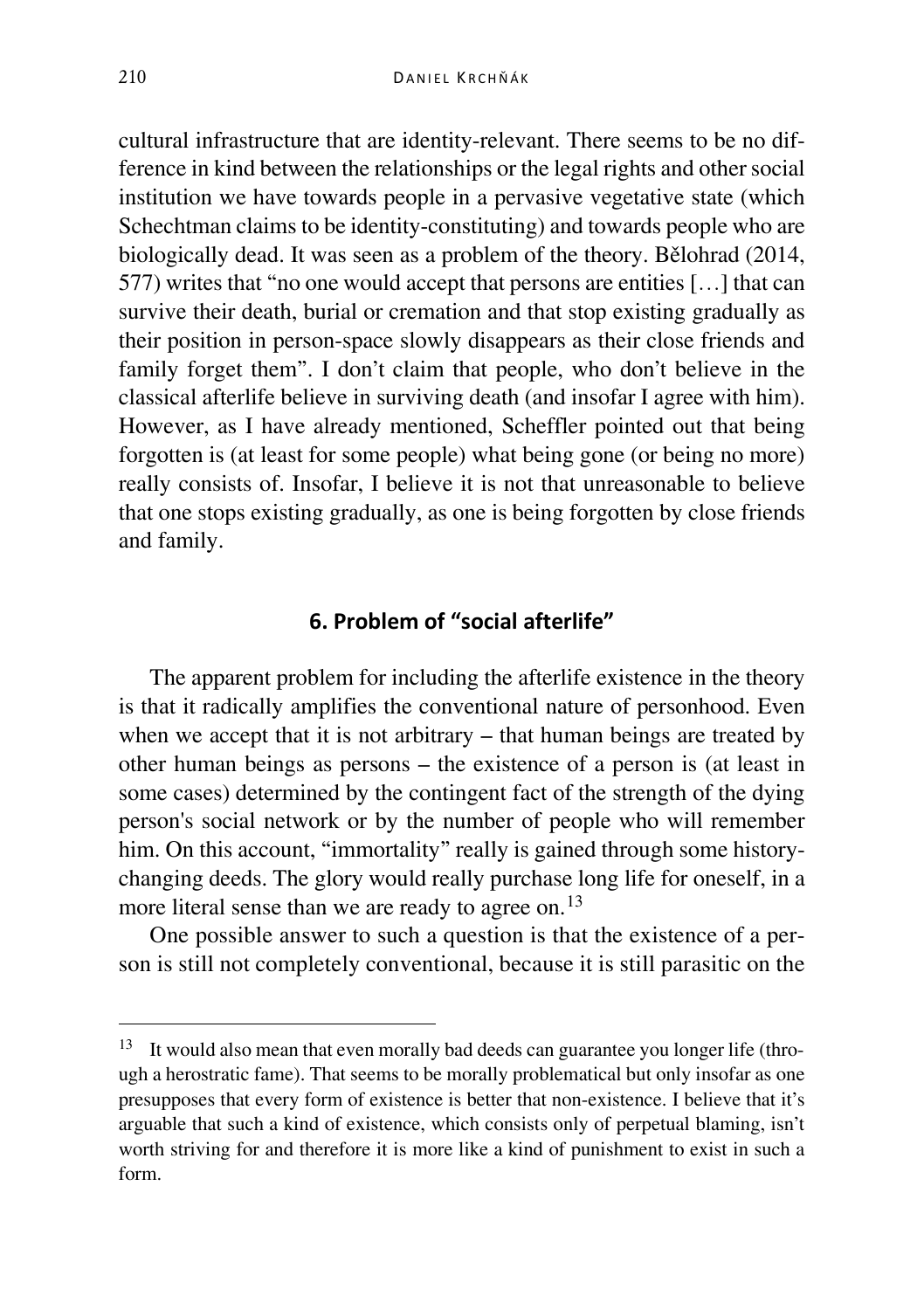biological and mental outfit (if there were no forensic capacities by humans as a kind, there would be no human persons). Another possible answer seems to be at hand when we come back to the list of main i-concerns. As already mentioned, I don't claim that those not believing in a classical afterlife judge death as enabling personal survival. It could seem strange to claim that a person continues to exist but doesn't survive, but that is what we can claim given the pluralism of the i-concerns. In this line of argument we can claim that social interactions and social framework enables only personal existence without survival, and that means a very limited form of personal existence, which doesn't seem so counterintuitive anymore.

#### **7. Social and classical afterlife**

But there also seems to be another possible reaction to a conventional objection, which is however available only within a specific metaphysical framework. It seems to be clear that if there is an almighty creator who enables you to carry your life on in a community of others, including those who passed away before you, neither afterlife nor personhood seems to be a matter of convention. I believe that it is a big advantage of the PLV theory that it is suitable with both physicalist/non-classical-afterlife and theistic/classical-afterlife metaphysics and shows also the difference of possibilities of an afterlife in each of them, where on one hand there is a limited afterlife without survival on the side of the physicalist/no-classical-afterlife metaphysics and a full afterlife on the side of theistic/classical-afterlife metaphysics. This reflects also my analysis of the benefits of afterlife belief. I showed there in which way there are premium psychological benefits in believing in classical afterlife, which nevertheless demand sacrificing beliefs preventing us from embracing theistic worldview (which is for many of too great value).

#### **8. PLV as reflectively equilibrated**

The rather conventional character of person is probably the highest price one has to pay for the possibility of embracing the non-conventional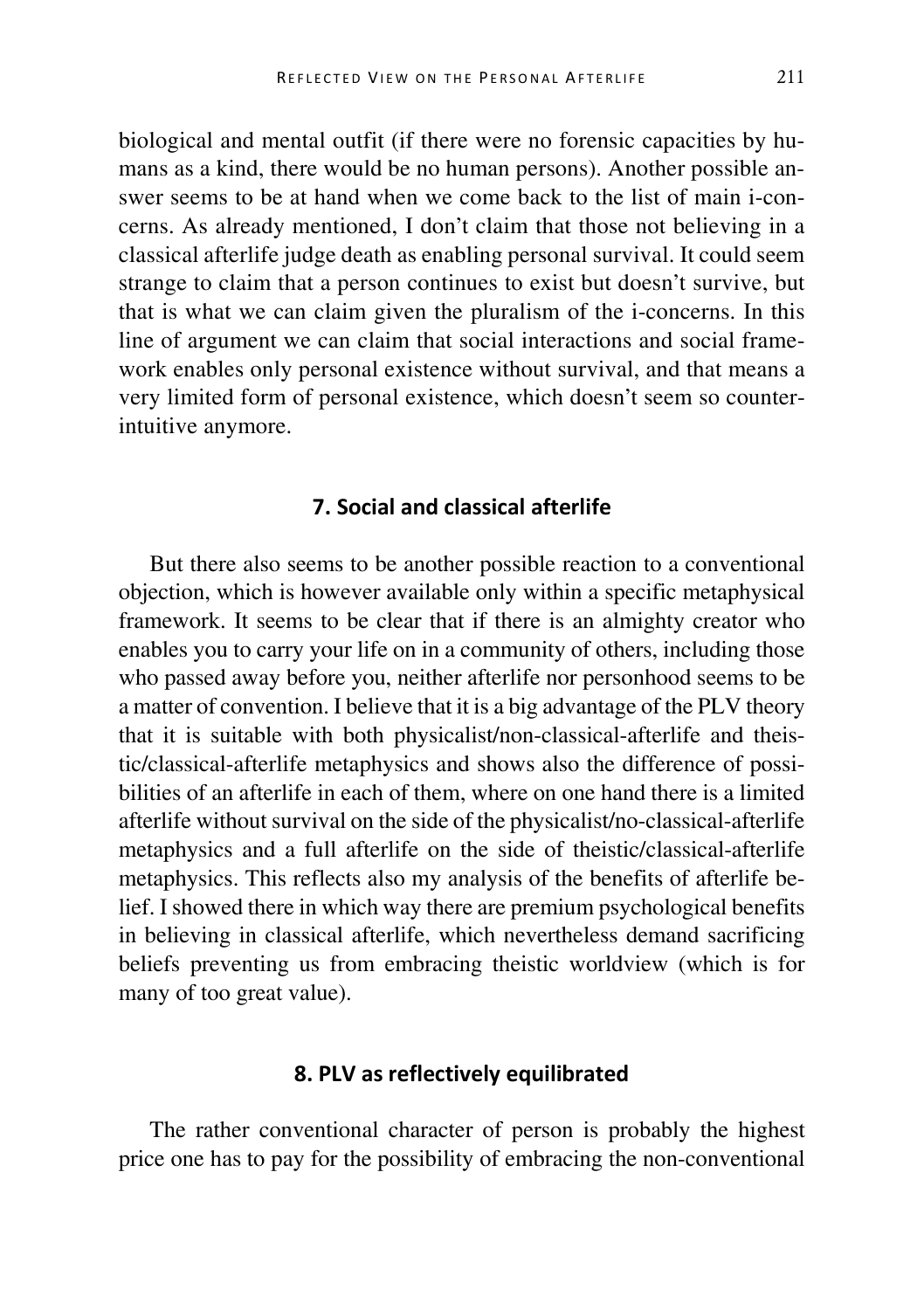afterlife. Schechtman shows that there are also beliefs of a more metaphysical nature that one has to sacrifice to adopt PLV. The most important one is probably that organism is not an "object of everyday life", but more some theoretical abstraction from the totality of our experience (Schechtman 2014, 183-186). This seems to be a quite counterintuitive statement and Schechtman makes lot of effort to significantly reduce its counterintuitiveness. Her argument is in this point quite complex and therefore unfortunately unsuitable to present it here.

Arguably, it is hard to compare values of various beliefs and I don't have the illusion that everyone is ready to make the trade-off suggested above. But on the other hand, I suggest that the price is reasonable enough to consider it as a real option and that PLV could be included in the list of theories of personal identity which fit the criterion of reflected equilibrium best.

# **9. Conclusion and future direction**

In my paper, I discussed the topic of afterlife i-concerns, meaning identity-presupposing concerns that go beyond the continuity of our biological body. I showed that there are indeed such concerns and that we have practical and ethical reasons to maintain them. Then I presented the person-life view as the best candidate to implement such ideas and show how it works differently within the different ontological frameworks. I tried to show that the final position that the person-life carries on after death seems to be reasonable from the perspective of reflective equilibrium. Nevertheless, there are still a lot of open questions, which could invalidate this conclusion. It could turn out that there is after all a possibility to rationally defend one's i-concerns even when there is no link between them and a concept of a person. One could potentially interpret our practices which I linked to afterlife i-concerns without invoking them. There is of course also a possibility that PLV implies still more counterintuitive beliefs that Schechtman is not aware of. Lastly, another theory could be developed which is more intuitive than PLV and could adopt a non-conventional afterlife at the same time. I hope that this paper encourages more vivid debate about such issues.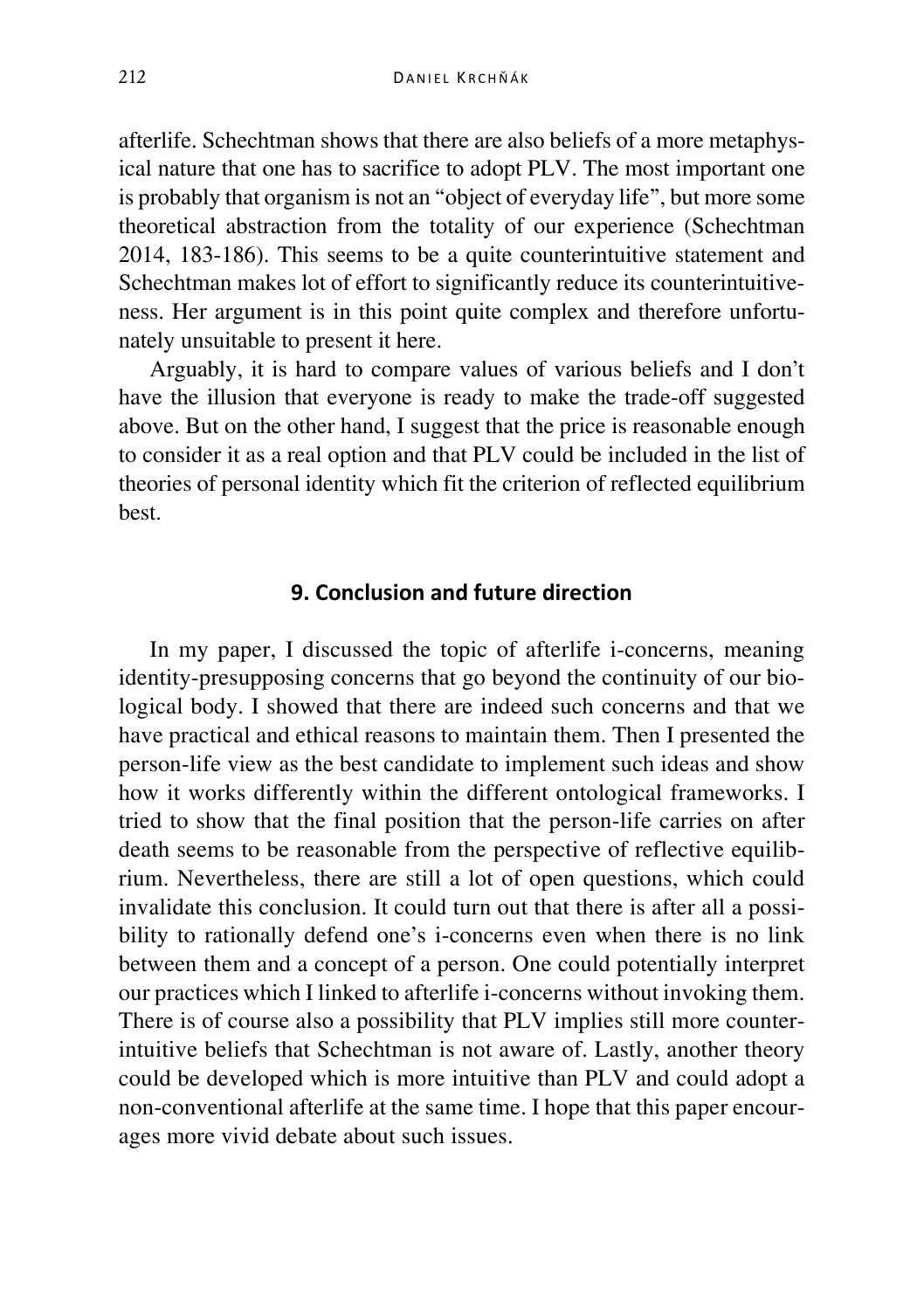#### Acknowledgements

The content of this paper is partly based on my previous conference paper 'Afterlife from a practical point of view' delivered at Y*oung Philosophy Graduate Conference 2017: The Character of Current Philosophy and Its Methods*, 2017. I am greatly indebted to two anonymous reviewers for their helpful comments on earlier versions of this article.

#### References

- BĚLOHRAD, R. (2014): Reactions and Debate I: On Schechtman's Person Life View. *Ethical Perspectives* 21(4), 565-579.
- BĚLOHRAD, R. (2016): *Lidské identity, lidské hodnoty* [Human identities, human values]. Prague: Dybbuk.
- CHIONG, W. (2005): Brain Death without Definitions. *Hastings Center Report* 35(6), 20-30.
- GREEN, J. (undated): Resurrection. In: *Internet Encyclopedia of Philosophy*. URL: [http://www.ieutm.edu/resurrec/.](http://www.iep.utm.edu/resurrec/) [Accessed on 05/05/2017.]
- HASKER, W. & TALIAFERRO, C. (2014): Afterlife. In: Zalta, E. N. (ed.): *The Stanford Encyclopedia of Philosophy*. URL: [https://plato.stanford.edu/ar](https://plato.stanford.edu/archives/win2014/entries/afterlife/)[chives/win2014/entries/afterlife/.](https://plato.stanford.edu/archives/win2014/entries/afterlife/) [Accessed on 05/05/2017.]
- JAMES, P. D. (1992): *The Children of Men*. London: Faber and Faber.
- JOHNSTON, M. (2010): *Surviving Death*. Princeton: Princeton University Press.
- KORSGAARD, C. M. (1989): Personal Identity and the Unity of Agency: A Kantian Response to Parfit. *Philosophy & Public Affairs*, 101-132.
- LEWIS, D. (1998): Possible Worlds. In: Laurence, S. & Macdonald, C. (eds.): *Contemporary Readings in the Foundations of Metaphysics*. Oxford: Blackwell Publishers.
- MACKENZIE, C. & ATKINS, K. (eds.) (2008): *Practical Identity and Narrative Agency*. New York: Routledge.
- ROBSON, S. & WHEATESTONE, R. (2017): British Chef Who Died in Syria 'Killed Himself to Stop ISIS Taking Him Prisoner'. *Mirror*. URL[: http://www.mir](http://www.mirror.co.uk/news/uk-news/british-chef-killed-syria-fighting-9733350)[ror.co.uk/news/uk-news/british-chef-killed-syria-fighting-9733350.](http://www.mirror.co.uk/news/uk-news/british-chef-killed-syria-fighting-9733350) [Accessed on 06/04/2017.]
- SCHECHTMAN, M. (1997): *The Constitution of Selves.* Ithaca: Cornell University Press.
- SCHECHTMAN, M. (2014): *Staying Alive: Personal Identity, Practical Concerns, and the Unity of a Life*. Oxford: Oxford University Press.
- SCHEFFLER, S. (2013): *Death and the Afterlife*. Edited by N. Kolodny. Oxford: Oxford University Press.